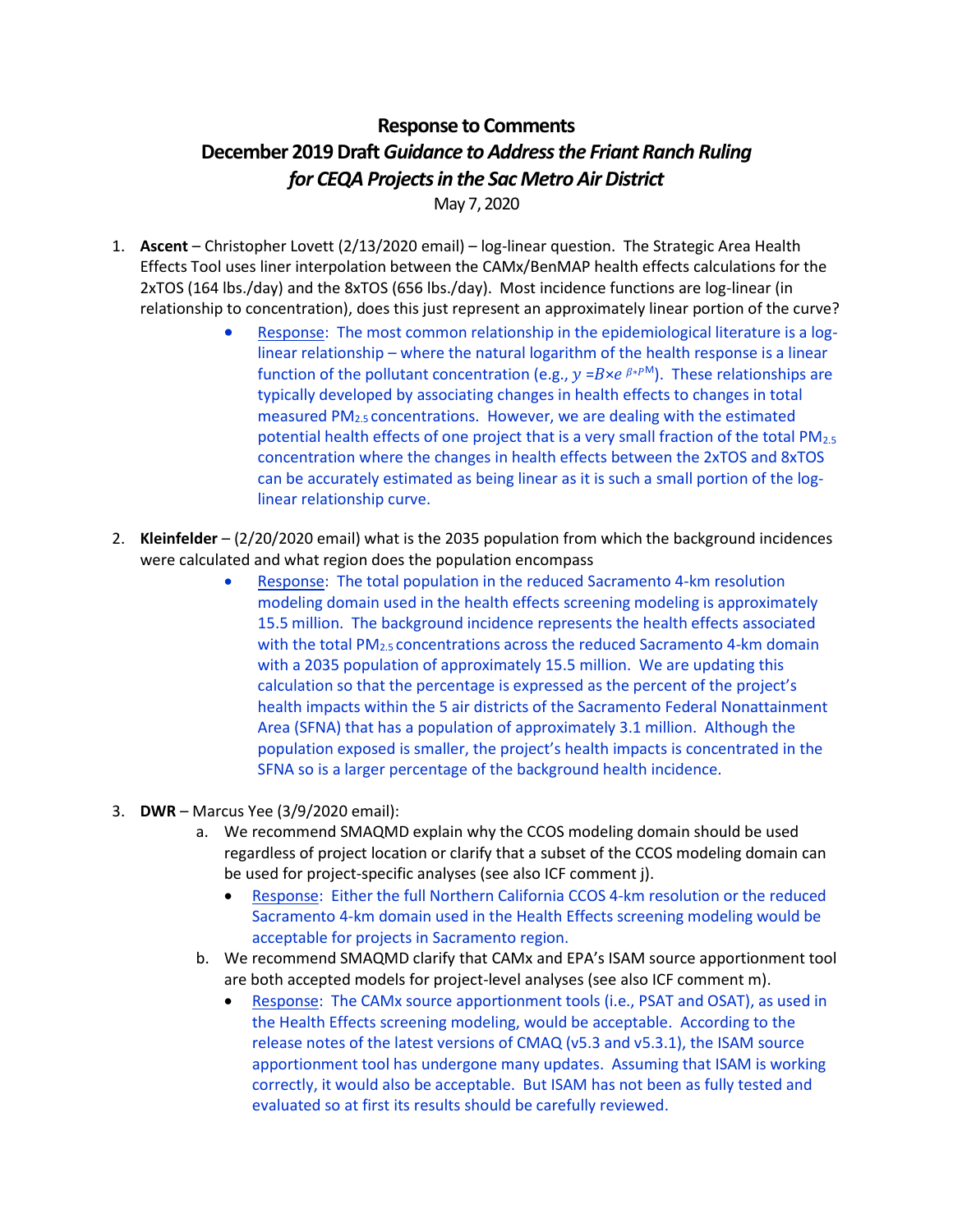- c. We recommend SMAQMD clarify that the Multiplicative Hybrid Approach can be used, when appropriate for individual project-level analyses (see also ICF comment n).
	- Response: When doing explicit project level modeling analysis that does not follow the air district's guidance, the applicant should prepare a modeling plan for how they will perform the analysis. The air district will review the modeling plan for approval on a case-by-case basis.
- d. We recommend SMAQMD clarify that the appropriate versions of CMAQ and/or CAMx that should be used for project-specific analyses (which could potentially cast doubt among some individuals on the merits of the Delta Conveyance analysis) (see also ICF comment o).
	- Response: Any of the versions of CAMx or CMAQ released over the last several years (2017 onward, CAMx v6 or v7 and CMAQ v5.2, v5.3, or v5.31) with a fully tested and vetted source apportionment tool would be appropriate. If an applicant wants to use an earlier version of a model then they should document the reason why and the air district will evaluate on a case-by-case basis.
- e. We recommend SMAQMD clarify that the benchmark approach can be used for projectlevel analyses (see also ICF comment p).
	- Response: The applicant can report the health effects stratified by total concentration if desired as long as the total health effects across all concentrations are reported, to be consistent with the guidance.
- f. We recommend SMAQMD clarify that changes in O3 and PM2.5 concentrations should also be included in the project modeling analysis (see also ICF comment r).
	- Response: The health effects should be calculated in response to both changes in ozone and PM<sub>2.5</sub> due to the project emissions. Both primary and secondary PM<sub>2.5</sub> effects should be included. The air district will update the guidance to request that project PM2.5 and ozone concentrations modeling results also be presented as part of the quality assurance process.
- 4. **Ascent** Honey Walters (3/4/2020 meeting) concern that the guidance does not put the health information into context or do any interpreting. It's not telling the story that is needed for CEQA. Concern that the results don't seem real since the modeling is so complicated. Could be seen as speculative in CEQA.
	- Response: The project-level health effects are compared as a percentage against the background incidence health effects across the modeling domain (updated tools will compare percent to the background health incidence within the SFNA) to put the project-level health effects into context. Standard photochemical grid model (PGM) modeling procedures are used that have been used for over 30 years. The modeling procedures follow USEPA's latest air quality modeling guidelines (40 CFR Part 51; Appendix  $W<sup>1</sup>$ ) that recommends photochemical models be used for single-source ozone and secondary  $PM_{2.5}$  impacts. USEPA has prepared a memorandum<sup>2</sup> documenting the suitability for using two PGMs, CAMx and CMAQ, for ozone and secondary PM2.5 modeling of single-sources or group of sources (e.g., a project).

<sup>1</sup>https://www3.epa.gov/ttn/scram/guidance/guide/appw\_17.pdf

<sup>2</sup>[https://www3.epa.gov/ttn/scram/guidance/clarification/20170804-](https://www3.epa.gov/ttn/scram/guidance/clarification/20170804-Photochemical_Grid_Model_Clarification_Memo.pdf)

[Photochemical\\_Grid\\_Model\\_Clarification\\_Memo.pdf](https://www3.epa.gov/ttn/scram/guidance/clarification/20170804-Photochemical_Grid_Model_Clarification_Memo.pdf)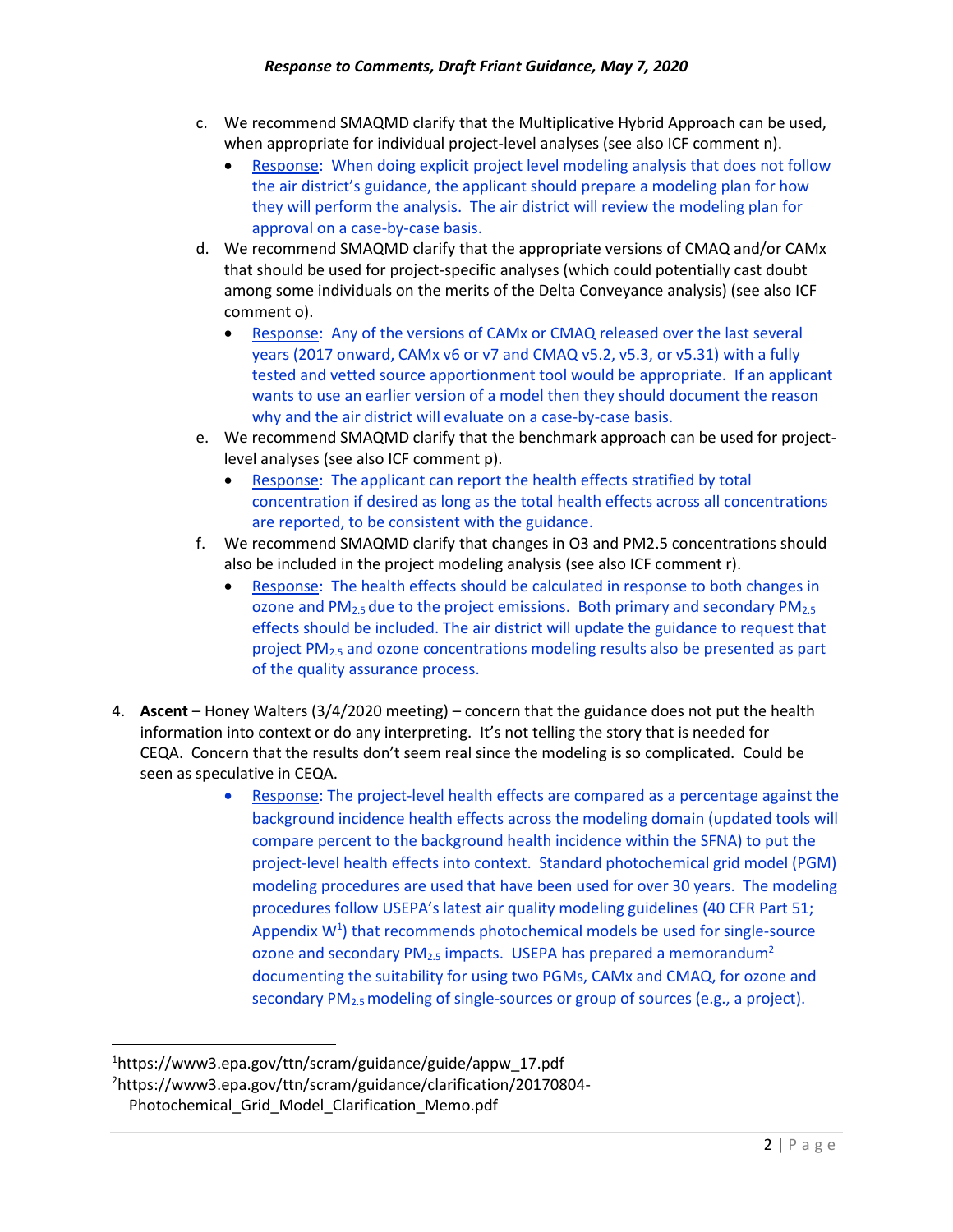Additionally, the air district will update the guidance to include information on disclosing health effects in a CEQA document providing additional context.

- *5.* **ICF** -- COMMENTS ON SMAQMD DRAFT *Guidance to Address the Friant Ranch Ruling for CEQA Projects in the Sac Metro Air District*
	- a. Page A‐10 indicates that annual pollutant concentrations were generated over 365 days per year. Accordingly, the health effects estimates are based on a full year of emissions and exposure. Use of the screening tools may therefore overestimate health effects resulting from projects with fewer than 365 operational days. Is it appropriate for these projects to scale the health effects from the screening tools by the ratio of project activity days to 365 days per year?
		- Response: The Screening Tool was designed to provide a conservative estimate of the potential health effects of a project by assuming the project was operating 365 days a year at a specific emissions rate. The entire year of meteorological data is used in the analysis; simply scaling results is not appropriate since it may result in an underestimate of effects. Instead, we recommend a qualitative discussion of this issue.
	- b. Most SFNA air district CEQA thresholds are based on maximum daily emissions. The photochemical modeling is based on average daily emissions over 365 days per year. If a project has a maximum daily emissions rate of 90 pounds per day for 5 days per year, but their average daily rate is 50 pounds per day over the entire year, there would be a CEQA impact (in El Dorado County AQMD) for the five days in which emissions exceed 82 pounds per day. Does this conclusion preclude use of the Minor Project Screening Tool? If so, what emissions should be inserted into the Strategic Area Growth Tool (assuming it can be used) – average daily or maximum daily? We recommend SMAQMD clarify whether average daily or maximum daily emissions should be used for the Friant Ranch analysis.
		- Response: The Screening Tools are designed to screen out projects that are expected to have small impacts so makes conservative assumptions on number of days of operation and using maximum 24-hour emissions. The minor project screening tool could not be used if the maximum emissions exceed 82 pounds per day. If the project is located in a strategic growth area, the strategic growth tool could be used entering the maximum pounds per day, providing a conservative estimate of health effects. If the project is not a typical land development project, explicit PGM and health effects modeling may be warranted.
	- c. Page 6 indicates that 2035 future year emissions were used as the baseline emissions for the CAMx modeling. These emissions are from CARB's CEPAM. These projections are based on anticipated regional growth. If a project is consistent with the growth assumptions of local general plans and the SIP, shouldn't operational emissions from that project therefore be reflected in the baseline condition? Please further explain what is included in the baseline conditions and how this relates to land use development projects consistent with the SIP.
		- Response: The health effects are based on the incremental ozone and  $PM_{2.5}$ concentrations due to emissions from the project. Although the background emissions help define the reactivity of the atmosphere that ultimately affect the incremental project concentrations, the background is reasonably approximated with or without the project emissions included in it. Therefore, this does not affect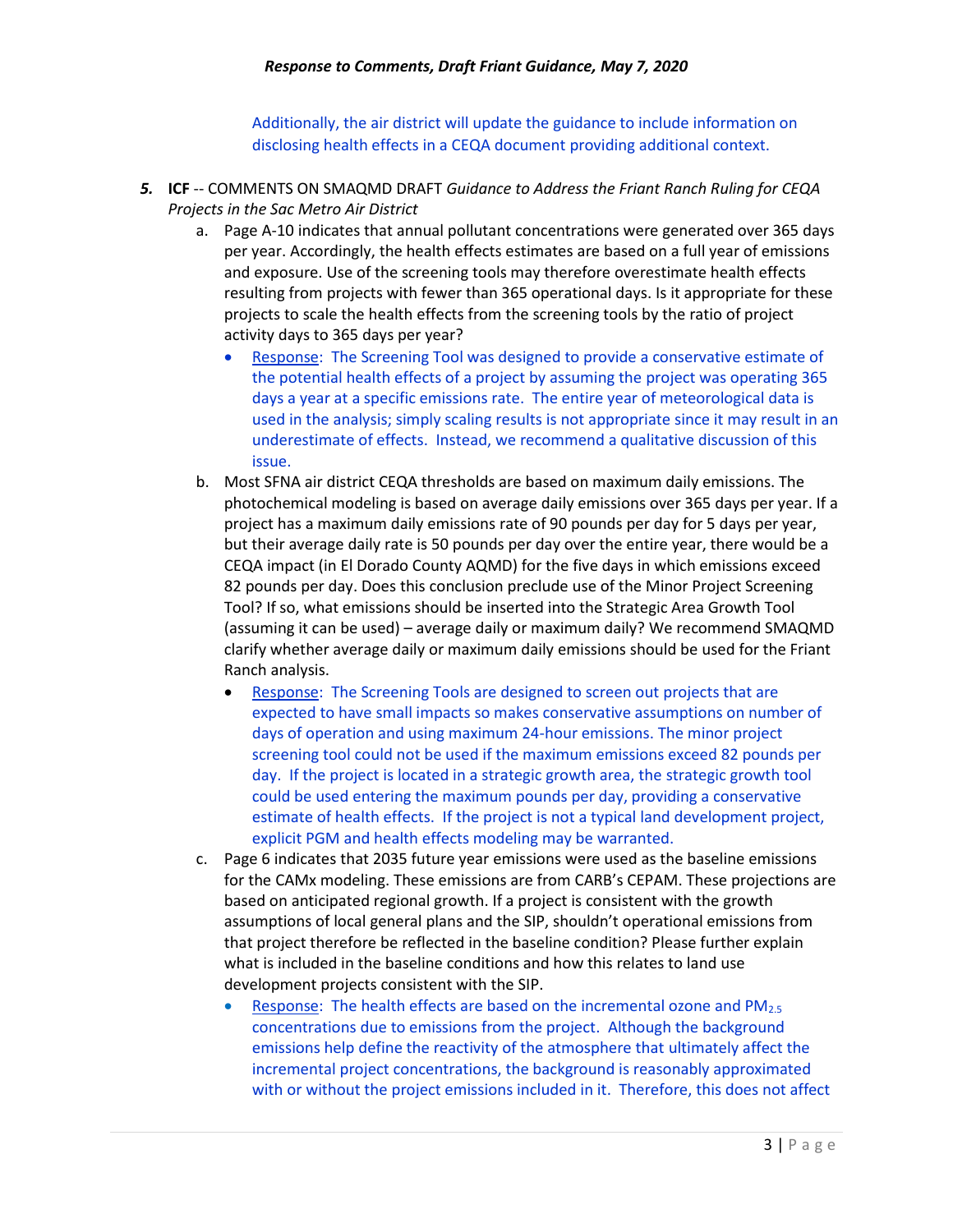the project's incremental health effect estimates. Consistency with SIP assumptions was not considered for this modeling effort because the goal of the effort was to present a conservative health effects analysis of a single project's emissions to answer the Court's question.

- d. The screening tools calculate increased premature mortality resulting from projectgenerated criteria pollutant emissions and ozone precursors. Projects often conduct a separate health risk assessment to quantify increased cancer and non-cancer risks from receptor exposure to air toxics, like diesel particulate matter. These risks are compared to thresholds of 10 per million and 1.0 HI, which are based on OEHHA and USEPA guidance. Please confirm the health outputs from the screening tool(s) should not be added to any of the results from the air toxics HRA and or compared to air district risk thresholds.
	- Response: The incremental health effects calculated for a project by either of the health effects screening tools based on ozone precursor and particulate emissions should not be added to the toxic pollutants health effects as it is unclear whether they are additive or not. Both health effects should be reported and qualitatively discussed.
- e. While the Friant Ranch decision was not explicitly about the adequacy of thresholds, we recommend SMAQMD clarify the nexus between air districts' mass emission thresholds and health risks. Should air district mass emission thresholds be used as the basis for the CEQA impact determination for health risks from *criteria pollutants* (CEQA Guidelines Appendix G, Checklist question "c")? In other words, emissions below air district mass emission thresholds would expose receptors to less than significant criteria pollutant concentrations (even though there would still be some increased health risk), whereas emissions above thresholds would be potentially significant.
	- Response: The guidance does not change the significance thresholds for mass emissions contained in air district CEQA guidance documents and does not establish thresholds of significance for health risk. This guidance is simply to fulfil the requirements of the Court's decision by disclosing the potential health effects that may result from a project's additional criteria pollutant emissions. The Sac Metro Air District's mass emissions thresholds were developed and designed to obtain a certain amount of emission reductions from the land use sector to contribute to the overall effort to attain the ambient air quality standards, which are designed to protect health.
- f. The Minor Project Health Screening Tool outputs the estimated health effects at the 82 pounds per day emissions rate. Is it possible to revise this tool to enable users to input the actual project emissions rate (like the Strategic Area Projects Health Effects Screening Tool)?
	- Response: The Minor Project Health Screening Tool is designed to be used for proposed projects with emissions at the 82 lbs./day thresholds of significance levels and provides a conservative estimate of potential health effects for projects with emissions below the thresholds.
- g. The description of "strategic growth areas" is confusing. Please clarify. Please provide a map and KMZ of the Strategic Growth Areas so that analysts can determine whether their project is located within one of the strategic growth areas. If there is no intent to map strategic growth areas, is there a recommended distance from the 5 strategic growth area latitude/longitude points a project should not exceed in order to be "within" the growth area and use the Strategic Area Project Health Screening Tool?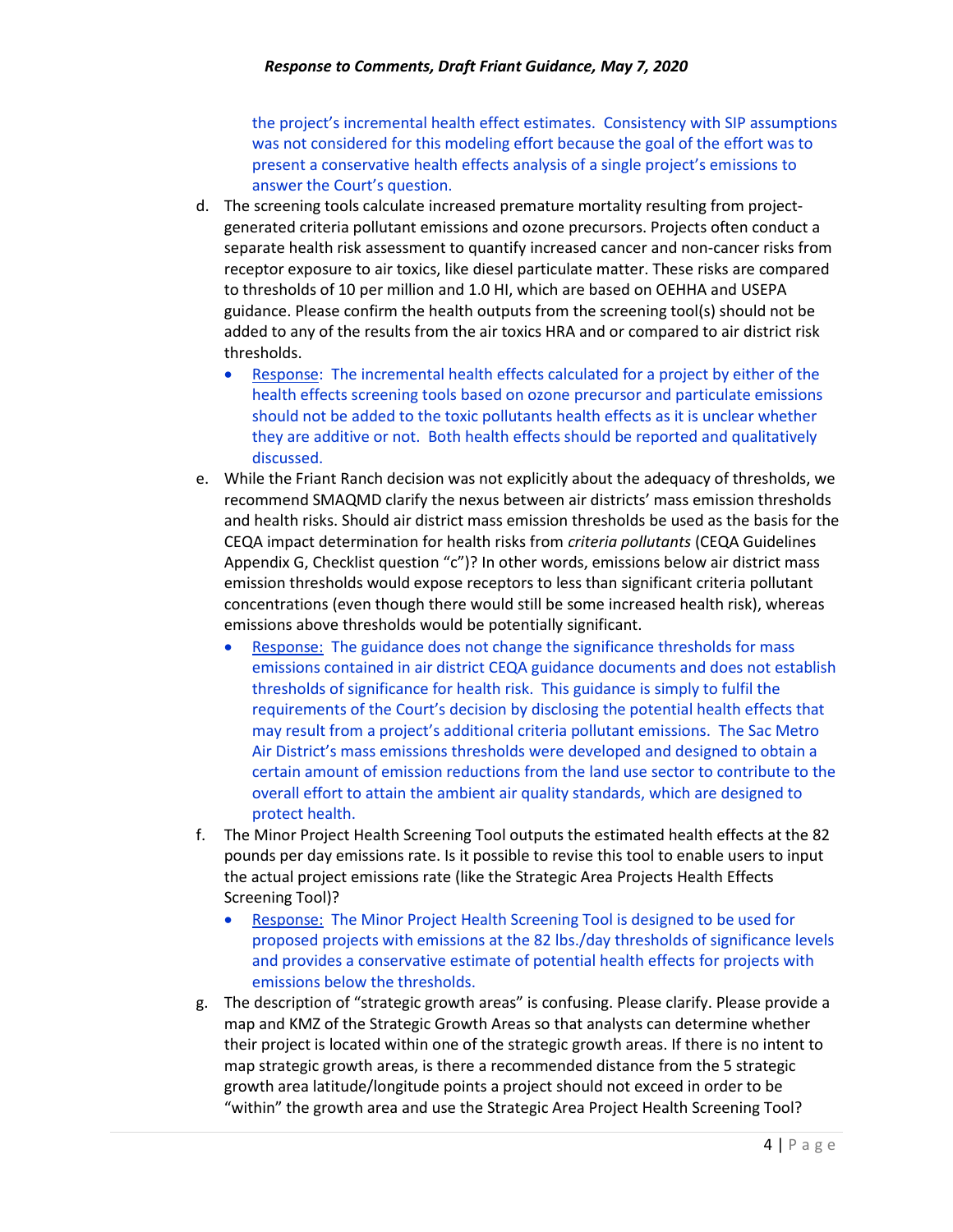- Response: If a proposed project is located in the same or an **adjacen**t 4-km grid cell to one of the hypothetical Strategic Growth Area sources, and has a similar or lower population density, then the Strategic Growth Area Health Effects Tool can be used for the project. If the project does not meet these criteria, the applicant should contact the air district to discuss options.
- h. The Minor Project Health Screening Tool gives the percent of background health risk as a decimal, where the Strategic Area Projects Health Effects Screening Tool is formatted as a percentage. For example, "emergency room visits, asthma" has a background value of 0.00155% according to the Minor Project Health Screening Tool. "Emergency room visits, asthma" has a background value of 0.2772% according to the Strategic Area Projects Health Effects Screening Tool for a project in Sacramento at 164 pounds per day. It appears the values in Column D of the Minor Project Health Screening Tool are off by a factor of 100. Please confirm.
	- Response: The tools have been fixed so both display percentage.
- i. Both tools provide health risks out to several decimal points. We recommend rounding to the nearest whole number to avoid the perception of precision in the result. We also recommend the guidance include a discussion on limitations associated with the analysis.
	- Response: Some caveats and discussion of limitations are provided in the appendix. Because the health effects can span several magnitudes depending on location and emissions, the number of digits to the right of the decimal point has been defined for all possibilities, but will be limited to 2 significant digits to avoid the appearance of greater accuracy.
- j. It's unclear as to whether the CCOS modeling domain (Figure A‐1) or the subset Sacramento Air District domain (Figure B‐2) should be used in the PGM modeling. We recommend including a discussion on which to use or what would trigger the need to model with the CCOS domain.
	- Response: Either the CCOS domain or Sacramento reduced 4-km domain would be acceptable for proposed projects in the Sacramento region.
- k. Emission projections are available for California through 2035 but a portion of both domains encompass parts of Nevada. How should projections for the Nevada emissions be made? Should those be excluded from the domain?
	- Response: Nevada emissions are included in the modeling for the screening tools and can be left at base case levels. Nevada emissions need to be included in order to obtain the correct background reactivity in border areas of California. If an applicant plans to conduct explicit PGM and health effects modeling for a project, modeling files are available with this data.
- l. In addition to the air pollutants identified in Section A.3.1, we recommend that the project analysis include emissions of ammonia, if any, as ammonia nitrate formation is an important pathway for secondary PM formation during the fall and winter months.
	- Response: If the project has quantified ammonia emissions, they should be included in the explicit PGM analysis. The modeling considers the formation of ammonium nitrate and ammonium sulfate from the project's NOx and SO2 emissions interacting with emissions of ammonia from other sources (e.g., from agriculture and livestock). However, the PM2.5 concentration attributed to the project's emissions is just the nitrate and sulfate portions of the molecule, the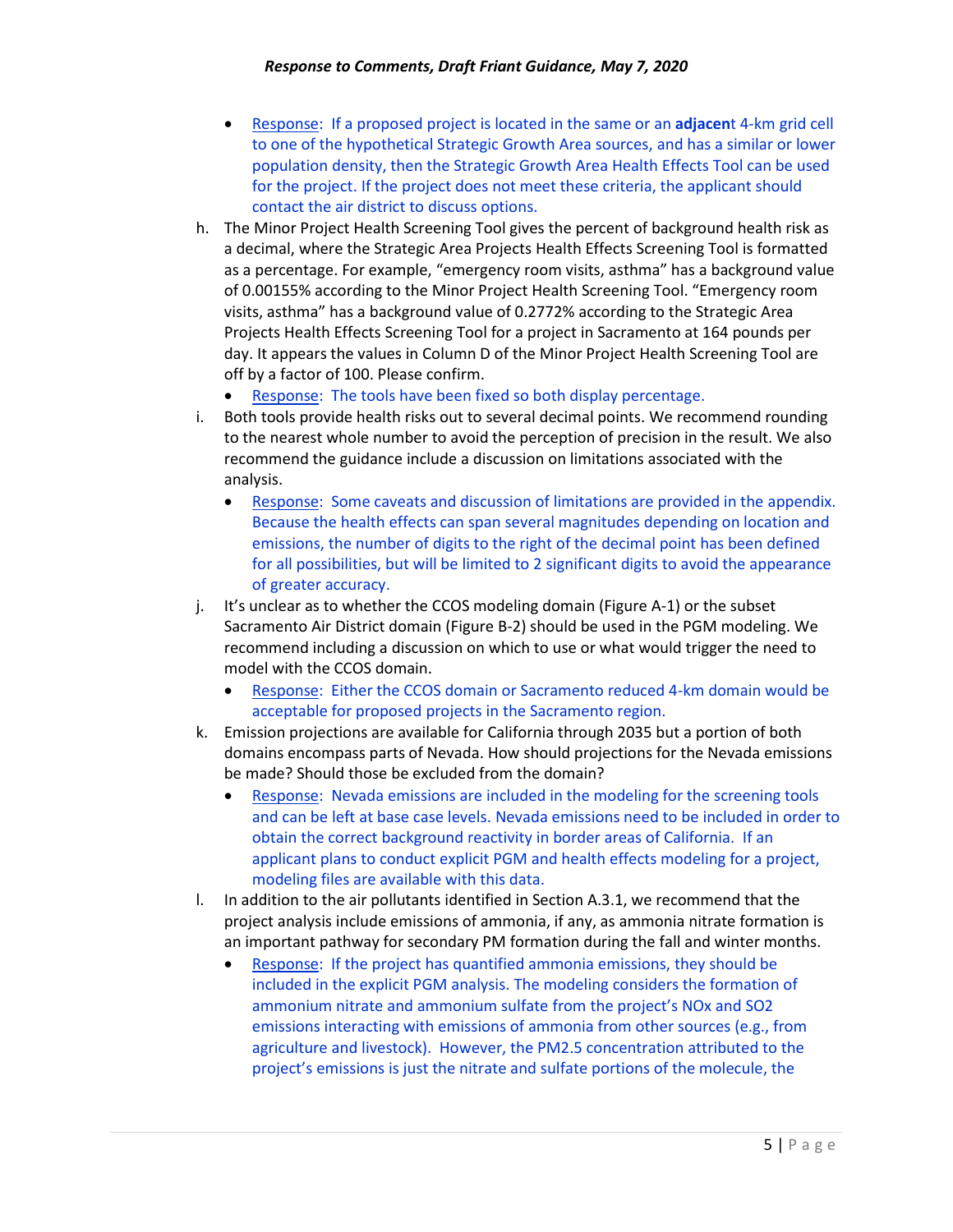ammonium portion is not included in the PM2.5 attributed to the project's emissions.

- m. The current recommendation for use of source apportionment technique limits the modeling choice to use of CAMx only. While the District has not evaluated EPA's ISAM source apportionment tool, we recommend that its use be accepted based on the work done by EPA and others (e.g., Kwok, Napelenok, and Baker, Atm Env Vol 80, Dec 2013, pp 398‐407).https://doi.org/10.1016/j.atmosenv.2013.08.017
	- Response: The paper referenced in the comment is for an old version of CMAQ ISAM and not relevant for the current version. The latest version of CMAQ (v5.3.1) has an updated version of the ISAM source apportionment tool that we have not tested or seen tests and evaluation so we cannot comment on its veracity. In theory, CMAQ using ISAM should be acceptable, but its first applications should be analyzed with care to make sure the results are reasonable.
- n. There is general concern with use of a relatively course 4x4 km grid‐cell (4,000 acres) for overstating the initial emission and associated air quality impacts allocated over the entire grid. Even large CEQA projects where these assessments would be applied are much smaller than 4,000 acres. We recommend SMAQMD consider the reasonableness of the Multiplicative Hybrid Approach, which uses concentrations from CMAQ and AERMOD within a grid cell to provide sub grid cell fidelity.
	- Response: If an applicant is going to do explicit PGM and health effects modeling for a project, they can propose the Multiplicative Hybrid Approach and the air district will review the modeling plan for approval on a case-by-case basis.
- o. What version of CMAQ and/or CAMx should be used in this work? The latest versions available with the SAPRAC07 and AERO6 speciation/chemical mechanism?
	- Response: Any of the versions of CAMx or CMAQ released over the last several years (2017 onward, CAMx v6 or v7 and CMAQ v5.2, v5.3, or v5.31) with a fully tested and vetted source apportionment tool would be appropriate. If an applicant wants to use an earlier version of a model, then they should document the reason why and the air district will evaluate on a case-by-case basis.
- p. We recommend that to illustrate the relative confidence in the threshold for the PM2.5 and O3 concentration, that a benchmark approach (also referred to as the Lowest Measured Level [LML] analysis) be used. This approach has been used in several EPA regulatory impact analyses (EPA 2019, 2018) and EPA's Policy Assessment for Particulate Matter (EPA 2011) by reporting the estimated PM2.5‐related premature deaths according to alternative concentration cutpoints. LML analysis allows a reader to determine the portion of population exposed to annual mean PM2.5 levels at or above different concentrations, which provides insight into the level of uncertainty in the estimated PM2.5 mortality benefits. These concentration benchmarks should not be viewed as concentration thresholds below which not to quantify health impacts, but rather, the impact reflecting the full range of air quality concentrations associated with the emissions changes being evaluated. For example, in the case of mortality, all cause, (Krewski et al., 2009) an LML of 5.8 μg/m3 would be used.
	- Response: The applicant can report the health effects stratified by total concentration if desired as long as the total health effects across all concentrations are reported, to be consistent with the guidance.
- q. Projections of population changes should be made particularly for large‐scale residential projects where current or near future population is zero of very small.